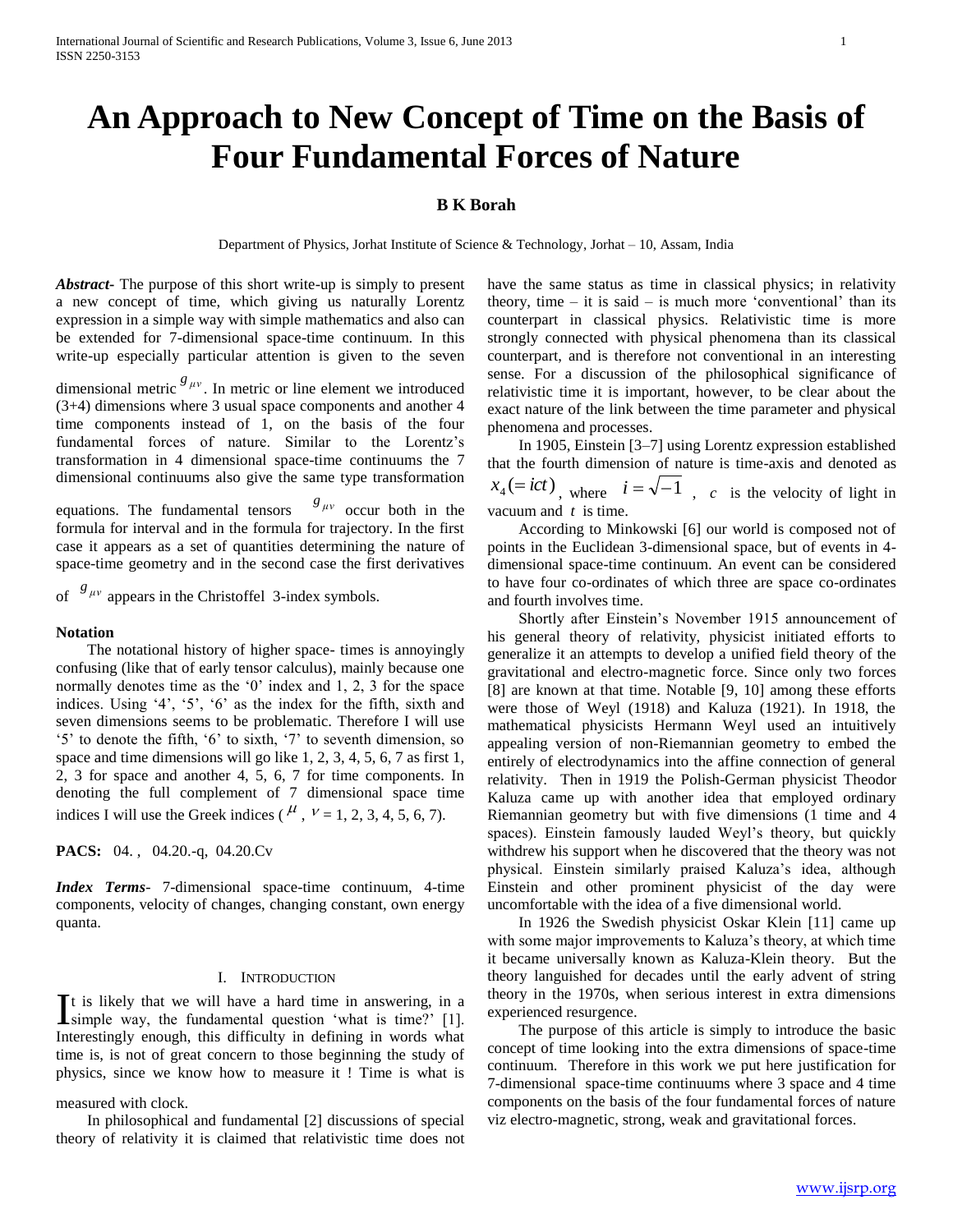### II. ASSUMPTIONS

 (i) Change and evolution are fundamental aspects of the universe. Change and evolution is the description of the medium to experience the time i.e. time shows itself as a parameter of processes of change [2]. If something were unchanging, we would not have any experience of time in relation to that. It would be like a static picture.

 (ii) Physics has already discovered four fundamental forces of nature viz electro-magnetic, strong, weak and gravitational forces whereby our universe is governed. Our universe is constantly being acted upon by these four fundamental forces. Changes occur in four different ways co-responding to four forces. For different ways of change determined the four components of time. Since changes occur, hence time flows in forward direction.

#### III. MATHEMATICAL FORMULATION

 Let we consider our assumption (i) that time shows itself is a parameter of process of change and for a particular fundamental force the changing occurs with a constant speed.

i.e. 
$$
\frac{dP(x, y, z)}{dt} = c_1
$$

Where  $\overleftrightarrow{r}(x, y, z)$ is position co-ordinate, *t* is time and  $c_1$  is a constant but it represent velocity of changes occur due to particular fundamental force.

Let for a small time *dt* the changes occur as

$$
d\mathcal{F}(x, y, z) = c_1 dt
$$
  
\n
$$
\Rightarrow dr^2 = c_1^2 dt^2
$$
  
\n
$$
\Rightarrow dx^2 + dy^2 + dz^2 = c_1^2 dt^2
$$
\n(1)

 Now we consider the particular fundamental force of nature which is electro-magnetic (e-m) force and is responsible for changes in nature especially in molecular and atomic level. Due to this e-m interaction the changes occur with a constant speed

 $c<sub>1</sub>$  in all level of nature including especially in molecular and

The interval between two neighbouring event is

$$
ds^{2} = dx^{2} + dy^{2} + dz^{2} - c_{1}^{2}(dt^{1})^{2} - c_{2}^{2}(dt^{2})^{2} - c_{3}^{2}(dt^{3}) - c_{4}^{2}(dt^{4})
$$
\n(6)

The above equation (6) can be written as  
\n
$$
ds^{2} = dx^{2} + dy^{2} + dz^{2} - a_{1}c^{2}(dt^{1})^{2} - a_{2}c^{2}(dt^{2})^{2} - a_{3}c^{2}(dt^{3})^{2} - a_{4}c^{2}(dt^{4})^{2}
$$
\n(7)

Here  $a_1 = (c_1/c)^2 = 1$ , since  $c_1 = c$ ;

atomic level also. But in e-m interaction photon plays a vital role with the speed *c* as mediator particle and is responsible for changes in both molecular and atomic level. This gives us that

the speed  $c_1$  is nothing but the speed *c* of light, since light is known as photon particle. Hence equation (1) becomes,

$$
dx^2 + dy^2 + dz^2 = c^2 dt^2
$$
 (2)

 The equation (2) is nothing but the Lorentz expression. The interval between two neighbouring event is

$$
ds^2 = dx^2 + dy^2 + dz^2 - c^2 dt^2
$$
 (3)

 And this expression must be independent of the transformation from one system to another. Hence the expression (3) is invariant for Lorentz transformation [5].

 According to assumption (ii) that changes occur in our world in four different ways co-responding to four different fundamental forces of nature. Now we consider the changes occur in nature due to the four fundamental forces of nature which gives,

$$
\sum_{i=1,2,3,4} \frac{\partial \mathcal{V}(x, y, z)}{\partial t^i} = \sum_{i=1,2,3,4} c_i
$$
 (4)

Here  $i=1, 2, 3, 4$  i.e.  $t^1, t^2, t^3, t^4$  and  $c_1, c_2, c_3, c_4$  are the components of time and changing constants due to e-m, strong, weak, gravitational forces of nature respectively. In equation (4) the units of  $c_i$  represents the unit of velocity. Now the changes occur for a small time  $dt^i$  the above equation (4) using summation convention,

$$
d\hat{F}(x, y, z) = c_i (dt^i)
$$
  
\n
$$
\Rightarrow dr^2 = c_i^2 (dt^i)^2
$$
  
\n
$$
\Rightarrow dx^2 + dy^2 + dz^2 = c_i^2 (dt^i)^2
$$
 (5)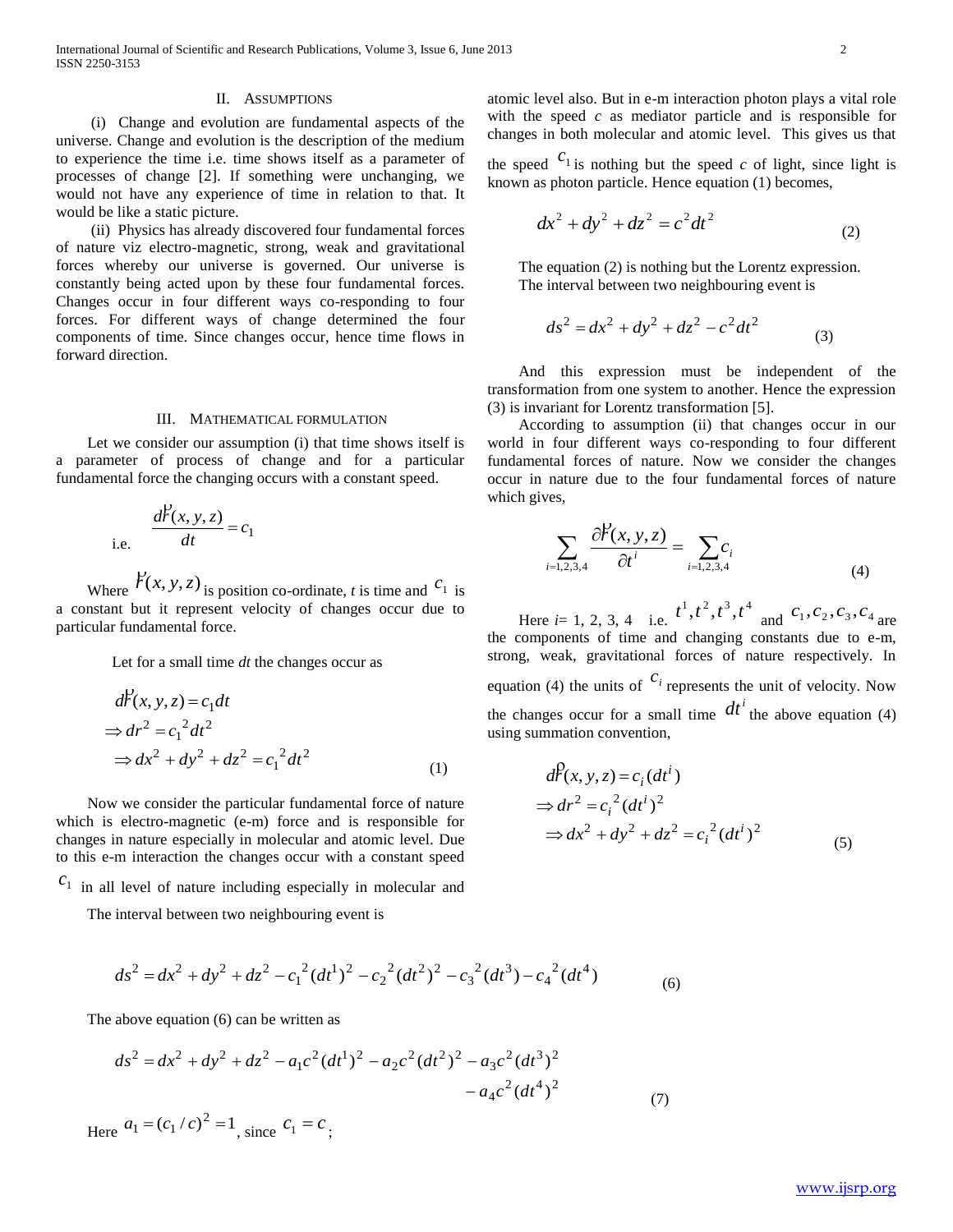International Journal of Scientific and Research Publications, Volume 3, Issue 6, June 2013 3 ISSN 2250-3153

$$
a_2 = (c_2/c)^2
$$
,  $a_3 = (c_3/c)^2$  &  $a_4 = (c_4/c)^2$  are other constants.

According to Minkowski [6] an event can be considered to have four co-ordinates  $(x^1, x^2, x^3, x^4)$  of which three  $(x^1, x^2, x^3)$  are space co-ordinates and the fourth  $x^4$  involves time.

 Now consider the assumptions (i) and (ii) which gives that the space time continuum has (3+4) dimensions, 3 space and 4 time co-ordinates. So an event can be considered to have seven co-ordinates  $(x^1, x^2, x^3, x^4, x^5, x^6, x^7)$  of which  $(x^1, x^2, x^3)$  are space co-ordinates and  $(x^4, x^5, x^6, x^7)$  involves time as the physical world changes due to the four fundamental forces of nature.

Let 
$$
(x^1, x^2, x^3, x^4, x^5, x^6, x^7)
$$
 and  $(x^1 + dx^1, x^2 + dx^2, x^3 + dx^3, x^4 + dx^4, x^5 + dx^5, x^6 + dx^6, x^7 + dx^7)$  be coordinates of two neighbouring events in any system than the interval between two events is given by

$$
ds^{2} = (dx^{1})^{2} + (dx^{2})^{2} + (dx^{3})^{2} + (dx^{4})^{2} + (dx^{5})^{2} + (dx^{6})^{2} + (dx^{7})^{2}
$$
\n(8)

Now the equation (8) comparing with equation (7) we get,

$$
dx^{1} = dx
$$
  
\n
$$
dx^{2} = dy
$$
  
\n
$$
dx^{3} = dz
$$
  
\n
$$
dx^{4} = i\sqrt{a_{1}}cdt^{1} = icdt
$$
  
\n
$$
dx^{5} = i\sqrt{a_{2}}cdt^{2}
$$
  
\n
$$
dx^{6} = i\sqrt{a_{3}}cdt^{3}
$$
  
\n
$$
dx^{7} = i\sqrt{a_{4}}cdt^{4}
$$
  
\nWhere  $i = \sqrt{-1}$  (9)

# *3.1. Lorentz transformation*

 Let consider a point having co-ordinates (  $(x, y, z, t<sup>1</sup>, t<sup>2</sup>, t<sup>3</sup>, t<sup>4</sup>)$  and (  $(\overline{x}, \overline{y}, \overline{z}, \overline{t}^1, \overline{t}^2, \overline{t}^3, \overline{t}^4)$  for *S* and  $\overline{S}$  system respectively such that the  $\overline{S}$  system moves in *x*-direction and time components in  $t^l$  (say) direction similar to Lorentz transformation [5], the transformation becomes,

$$
\begin{aligned}\n\overline{x} &= \beta(x - vt^1) \\
\overline{y} &= y \\
\overline{z} &= z \\
\overline{t}^1 &= \beta \left( t^1 - \frac{vx}{a_1 c^2} \right) \\
\overline{t}^2 &= t^2 \\
\overline{t}^3 &= t^3 \\
\overline{t}^4 &= t^4\n\end{aligned}
$$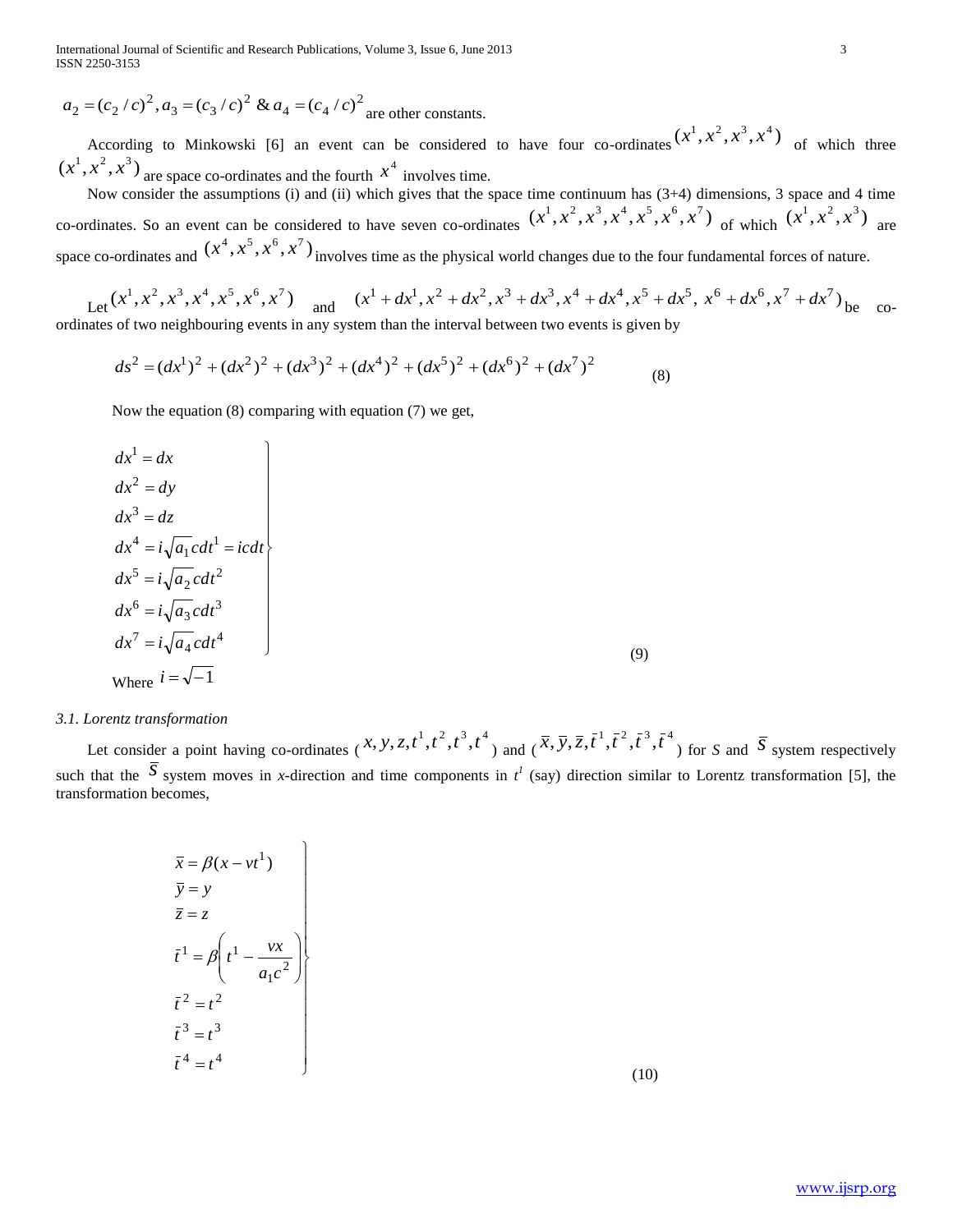International Journal of Scientific and Research Publications, Volume 3, Issue 6, June 2013 4 ISSN 2250-3153

$$
\beta = \frac{1}{\sqrt{\left(1 - \frac{v^2}{a_1 c^2}\right)}}
$$
 and 
$$
a_1 = \left(\frac{c_1}{c}\right)^2
$$
, for electro-magnetic force and  $a_1 = 1$ 

*3.2. Space like and time like intervals*

Where

Now consider two events in our 7-dimensional space-time continuum whose co-ordinates are

$$
(x_1, y_1, z_1, t^1, t^2, t^3, t^4) \text{ and } (x_2, y_2, z_2, t^1, t^2, t^3, t^4) \text{ in } S\text{-system},
$$
  
\n
$$
S_{12}^2 = -[(x_2 - x_1)^2 + (y_2 - y_1)^2 + (z_2 - z_1)^2] + c^2 [a_1(t^1z - t^1)]^2
$$
  
\n
$$
+ a_2(t^2z - t^2z^1) + a_3(t^3z - t^3z^2) + a_4(t^4z - t^4z^2) + a_1(t^4z - t^4z^3)
$$
\n(11)

In  $\overline{S}$  system, this is transformed to

$$
\overline{S}_{12}^2 = -[(\overline{x}_2 - \overline{x}_1)^2 + (\overline{y}_2 - \overline{y}_1)^2 + (\overline{z}_2 - \overline{z}_1)^2] + c^2 [a_1(\overline{t}^1{}_2 - \overline{t}^1{}_1)^2
$$
  
+  $a_2(\overline{t}^2{}_2 - \overline{t}^2{}_1)^2 + a_3(\overline{t}^3{}_2 - \overline{t}^3{}_1)^2 + a_4(\overline{t}^4{}_2 - \overline{t}^4{}_1)^2]$  (12)

Writing equation (12) with the help of equation (10) we have

$$
\overline{s}_{12} = s_{12}
$$

This proves that the interval  $S_{12}$  is Lorentz invariant [4, 6].

If  $S_{12} = 0$  then the interval  $S_{12}$  given by equation (11) is

$$
-[(x_2 - x_1)^2 + (y_2 - y_1)^2 + (z_2 - z_1)^2] + c^2[a_1(t^1z - t^1z^1) + a_2(t^2z - t^2z^2) + a_3(t^3z - t^3z^2 + a_4(t^4z - t^4z^2))] = 0
$$

This suggest that

$$
ds^{2} = -dx^{2} - dy^{2} - dz^{2} + a_{1}c^{2}(dt^{1})^{2} + a_{2}c^{2}(dt^{2})^{2} + a_{3}c^{2}(dt^{3})^{2} + a_{4}c^{2}(dt^{4})^{2}
$$
  
This is known as the equation of null cone

This is known as the equation of null cone.

If 
$$
S_{12}^2 = c^2 [a_1(t^1{}_2 - t^1{}_1)^2 + a_2(t^2{}_2 - t^2{}_1)^2 + a_3(t^3{}_2 - t^3{}_1)^2 + a_4(t^4{}_2 - t^4{}_1)^2] > 0
$$

i.e.  $S_{12} > 0 \Rightarrow$  The interval  $S_{12}$  is real and called time like intervals.

If 
$$
S_{12}^2 = -(x_2 - x_1)^2 + (y_2 - y_1)^2 + (z_2 - z_1)^2 < 0
$$

i.e.  $S_{12} < 0 \Rightarrow$  The interval  $S_{12}$  is imaginary and called space like intervals.

# *3.3. Riemannian metric*

 In Riemannian space [5, 6] of *n* dimensions the metric or line element for the distance between two neighbouring points  $(x)$ ,  $(x + dx)$  is

$$
ds^2 = g_{\mu\nu} dx^{\mu} dx^{\nu}
$$
 (13)

Here , 1,2,3.........................*n*

Obviously equation (13) may be reduce to (3) in special case. In equation (13)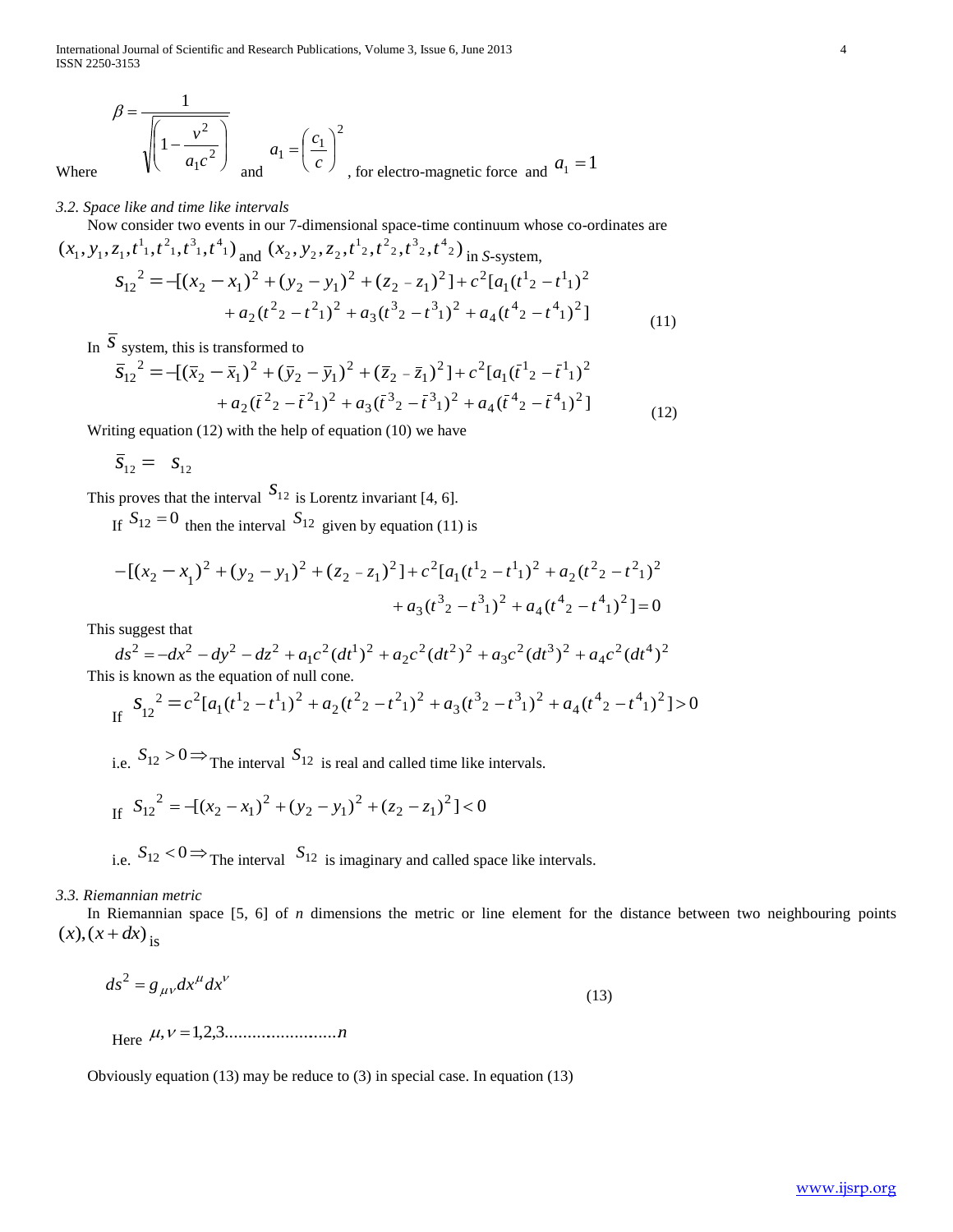$$
g_{\mu\nu} = \begin{bmatrix} g_{11} & g_{12} & \cdots & \cdots & g_{1n} \\ g_{21} & g_{22} & \cdots & \cdots & g_{2n} \\ \cdots & \cdots & \cdots & \cdots & \cdots \\ \cdots & \cdots & \cdots & \cdots & \cdots \\ g_{n1} & g_{n2} & \cdots & \cdots & g_{nn} \end{bmatrix}
$$
(14)

The  $g_{\mu\nu}$  are functions of the co-ordinates (*x*) and may therefore vary from point to point. These functions are symmetrical,

i.e. 
$$
g_{\mu\nu} = g_{\nu\mu} \tag{15}
$$

The  $g_{\mu\nu}$  is a fundamental co-variant tensor of rank  $-2$  obeying transformation law

$$
\overline{g}_{\alpha\beta} = \frac{\partial x^{\alpha}}{\partial \overline{x}^{\mu}} \frac{\partial x^{\beta}}{\partial \overline{x}^{\nu}} g_{\mu\nu}
$$
\n(16)

Where the quantities carrying bar correspond to the new co-ordinate system.

The fundamental tensor  $g_{\mu\nu}$  occur both in the formula for interval and in the formula for trajectory [6]. The functions  $g$ <sub>μν</sub> called the co-efficient of metric are not necessarily positive but it is always assumed that the determinant

$$
g = |g_{\mu\nu}| = \begin{vmatrix} g_{11} & g_{12} & \cdots & \cdots & g_{1n} \\ g_{21} & g_{22} & \cdots & \cdots & g_{2n} \\ \cdots & \cdots & \cdots & \cdots & \cdots \\ g_{n1} & g_{n2} & \cdots & \cdots & g_{nn} \end{vmatrix}
$$
 (17)

 $\overline{1}$ 

is never zero.

It will be notice that ordinary 3-dimensional space is a particular case of Riemannian space in which

$$
g_{11} = g_{22} = g_{33} = 1
$$
  
\n $g_{12} = g_{23} = g_{31} = g_{21} = g_{32} = \dots \dots \dots \dots = 0$  (18)

 The Lorentz space-time continuum in special theory given by equation (3) is also special case given by Riemannian metric for 4 dimensional space-time continuum [5, 6] and hence,

$$
g_{11} = g_{22} = g_{33} = -1
$$
  
\n
$$
g_{44} = c^2 \& g_{\mu\nu} = 0(\mu \neq \nu)
$$
\n(19)

 Now in a similar way our theory given by equation (7) is also special case given by Riemannian metric for 7-dimensional spacetime continuum and hence comparing this with equation (13)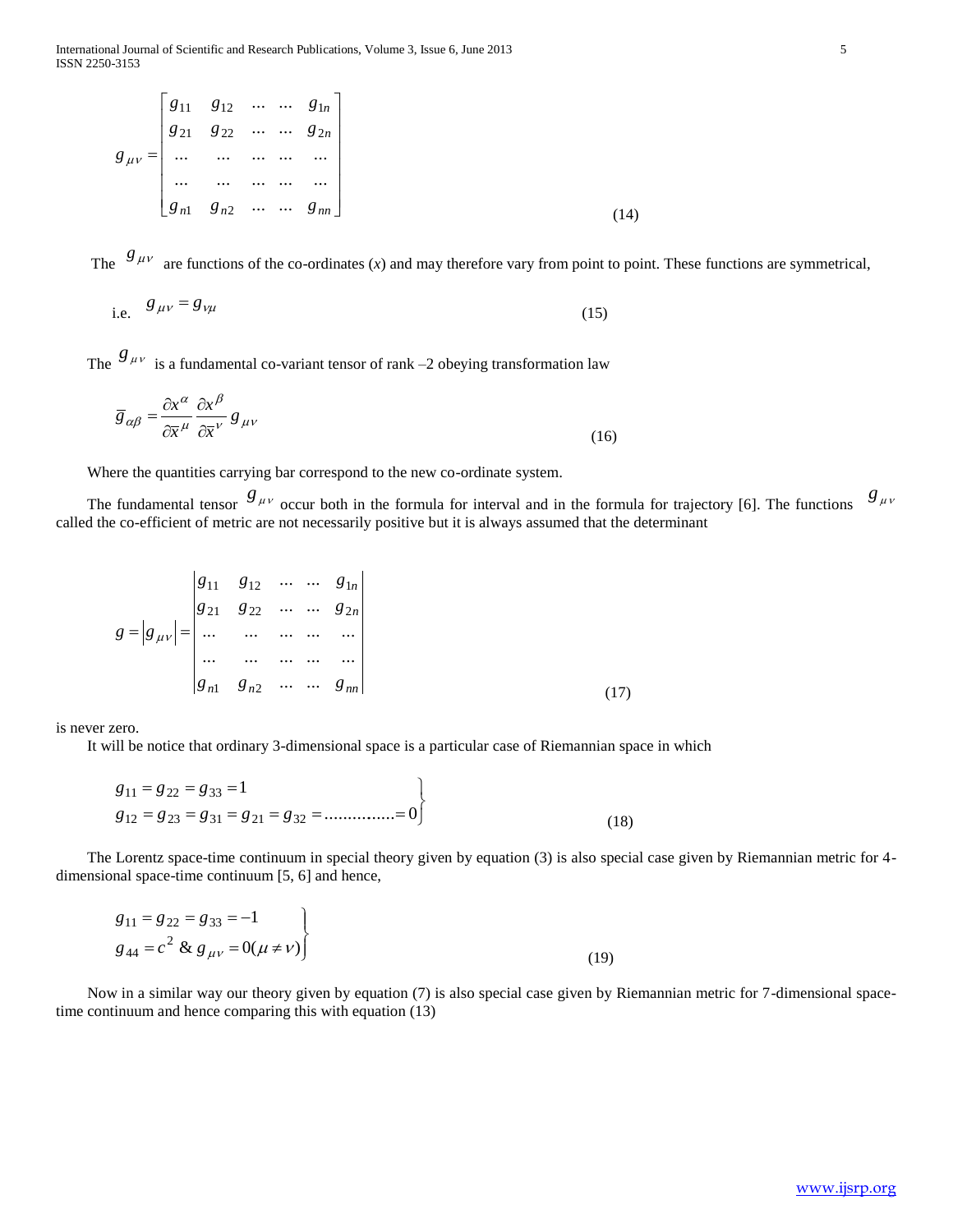International Journal of Scientific and Research Publications, Volume 3, Issue 6, June 2013 6 ISSN 2250-3153

$$
g_{11} = g_{22} = g_{33} = -1
$$
  
\n
$$
g_{44} = c^{2}
$$
  
\n
$$
g_{55} = a_{2}c^{2}, g_{66} = a_{3}c^{2}, g_{77} = a_{4}c^{2}
$$
  
\n& 
$$
g_{12} = g_{23} = g_{31} = g_{42} = g_{15} = g_{62} = g_{71} = \dots = 0(\mu \neq \nu)
$$
 (20)

$$
g = \begin{bmatrix}\n-1 & 0 & 0 & 0 & 0 & 0 & 0 \\
0 & -1 & 0 & 0 & 0 & 0 & 0 \\
0 & 0 & -1 & 0 & 0 & 0 & 0 \\
0 & 0 & 0 & c^2 & 0 & 0 & 0 \\
0 & 0 & 0 & 0 & a_2c^2 & 0 & 0 \\
0 & 0 & 0 & 0 & 0 & a_3c^2 & 0 \\
0 & 0 & 0 & 0 & 0 & 0 & a_4c^2\n\end{bmatrix}
$$
\n(21)

Hence,

 $\mathbb{R}^2$ 

$$
g^{11} = g^{22} = g^{33} = -1
$$
  
\n
$$
g^{44} = \frac{1}{c^2}, g^{55} = \frac{1}{a_2 c^2}, g^{66} = \frac{1}{a_3 c^2} \& g^{77} = \frac{1}{a_4 c^2}
$$
  
\n
$$
\& g^{\mu\nu} = 0(\mu \neq \nu)
$$
\n(22)

A free particle moves along a geodesic [5, 6] the differential equation is given by

$$
\frac{d^2x^{\alpha}}{ds^2} + \frac{dx^{\mu}}{ds}\frac{dx^{\nu}}{ds}\Gamma^{\alpha}_{\mu\nu} = 0
$$
\n(23)

Here  $\int_{\mu\nu}^{\alpha}$  is called Christoffel three-index symbols of second kind and is equal to

$$
\Gamma^{\alpha}_{\mu\nu} = \frac{1}{2} g^{\alpha\sigma} \left[ \frac{\partial g_{\mu\sigma}}{\partial x^{\nu}} + \frac{\partial g_{\nu\sigma}}{\partial x^{\mu}} - \frac{\partial g_{\mu\nu}}{\partial x^{\sigma}} \right]
$$
(24)

For  $\alpha$  = 1, 2, 3, 4, 5, 6, 7 gives seven equations determining a geodesics. For flat space-time,

 $\frac{a}{a}$  =  $a^{\alpha}$ 

*ds*  $\frac{dx^{\alpha}}{dx}$  =

$$
g_{\mu\nu} = \text{Constant} \ \forall \ \mu, \nu \text{ and } g^{\mu\nu} = \text{Constant} \ \forall \ \mu, \nu.
$$
  
\nThis  $\Rightarrow \Gamma_{\mu\nu}^{\alpha} = 0 \ \forall \ \mu, \nu, \sigma.$  Hence,  
\n
$$
\frac{d^2x}{ds^2} = \frac{d^2y}{ds^2} = \frac{d^2z}{ds^2} = \frac{d^2t^2}{ds^2} = \frac{d^2t^3}{ds^2} = \frac{d^2t^4}{ds^2} = \frac{d^2t^4}{ds^2} = 0
$$

$$
\frac{d^2x}{ds^2} = \frac{d^2y}{ds^2} = \frac{d^2z}{ds^2} = \frac{d^2t}{ds^2} = \frac{d^2t}{ds^2} = \frac{d^2t}{ds^2} = \frac{d^2t}{ds^2} = 0
$$
\n(25)

Integrating this we get,

Again integrating we get,  $x^{\alpha} = a^{\alpha} s + b^{\alpha}$  (26)

.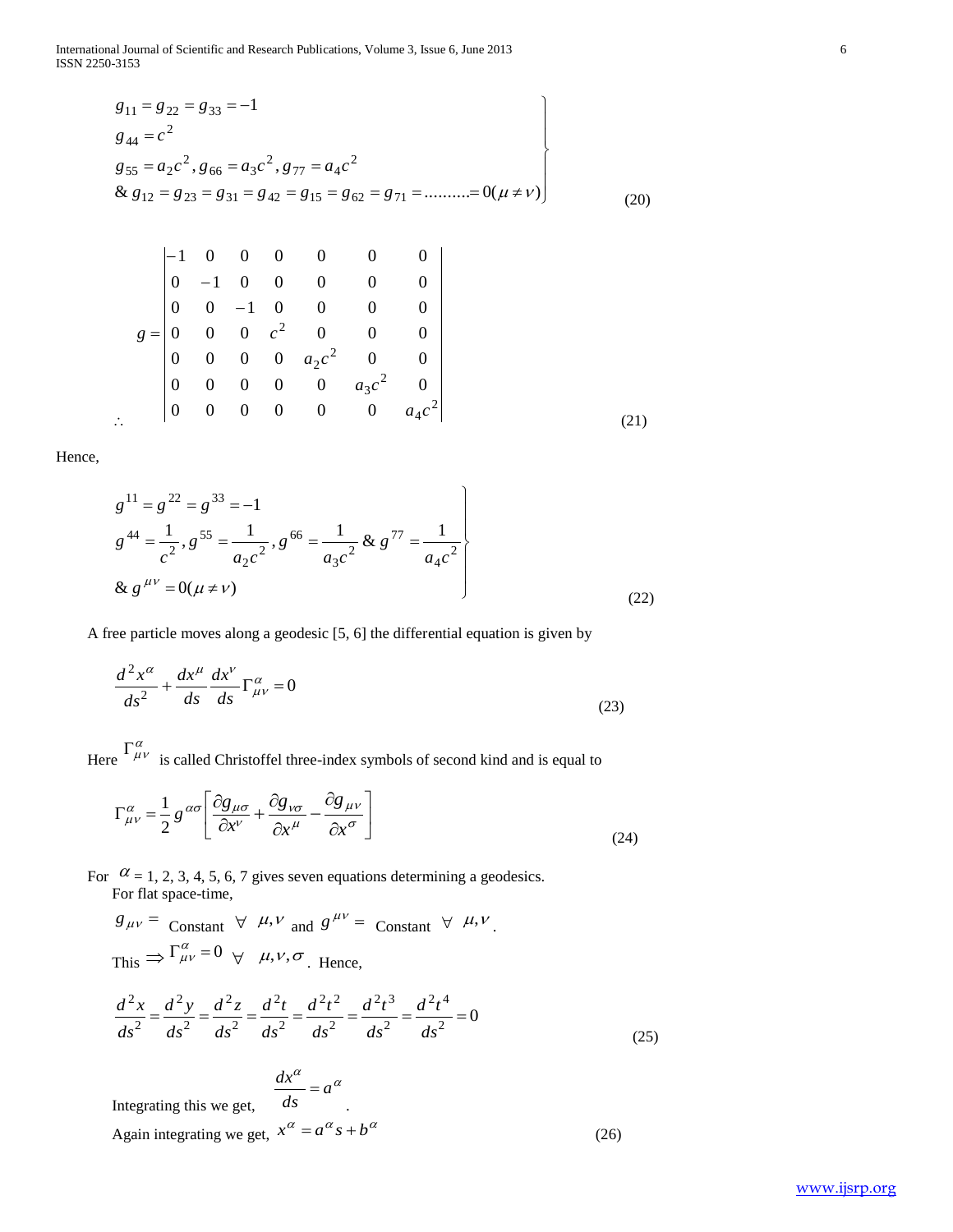Where  $a^{\alpha}$  and  $b^{\alpha}$  are constant of integration. Evidently equation (26) is the type  $y = mx + c$  and hence represents straight line.

Referred to spherical polar co-ordinates and time, the line element in flat space-time is given by  
\n
$$
ds^2 = -dr^2 - r^2 d\theta^2 - r^2 (\sin^2 \theta) d\phi^2 + a_1 (dt^1)^2 + a_2 (dt^2)^2 + a_3 (dt^3)^2
$$
\n
$$
+ a_4 (dt^4)^2 \tag{27}
$$

Here *c* is taken to be unity in order to use astronomical units and  $a_1 = 1 \& t^1 = t$  for e-m interaction.

#### IV. CONCLUSIONS

In equation (7) the constant  $a_1 = 1$  since  $c_1 = c$ , where *c* is

the speed of light in vacuum and other constants  $a_2$ ,  $a_3$ ,  $a_4$  are to be determined according to the nature of four fundamental forces.

 The natures of the four fundamental forces are not same, which gives us that the constants in equation (7) are not same,

i.e. 
$$
a_1 = 1 \neq a_2 \neq a_3 \neq a_4
$$

Gives us that the another constants

are realizable.

$$
c_1 = c \neq c_2 \neq c_3 \neq c_4 \tag{28}
$$

 Nature has gifted us the eyes which perceive changes by means of light. Light is the particle called photon and a mediator particle of electro-magnetic interaction having energy quanta *E=h*ν.

 Supposing we could look at nature by means of some other mediator particle of any another force than photon, then the 4<sup>th</sup> dimension of Lorentz expression will be the product of time and the velocity of that particle. In case of strong and weak interaction the changes occur due to the role plays by their mediator particles and therefore  $c_2, c_3$  are the speed of their mediator particles respectively. If  $c_2, c_3$  are the velocity of mediator particles then they must have their own energy quanta according to their own nature of the forces. The strong and weak force confined [12, 13] within the limit  $10^{-15}$  m and  $10^{-18}$  m respectively. Hence in our normal life these two components of time  $t^2$  (for strong) and  $t^3$  (for weak) are not affected. The only  $t^1$ (for electro-magnetic) and  $t^4$  (for gravitational) time components

 But the problem arises in case of gravitational force. Is there any mediator particle like other forces? No distinct answer. Some authors claimed that gravitational changes occur due to a mediator particle known as graviton [13], a hypothetical particle. But in case of other forces behind the changing there is always a

mediator particle, which give us to think that there may have such type of particle having speed  $c_4$  for the gravitational force.

In equation (28) the values of  $c_1^2$ ,  $c_2^3$ ,  $c_3$  &  $c_4$  are not equal, but may be greater or less than *c*. If the value of anyone constant is greater than *c* (possibility in case of gravitational mediator particle) supports the existence of tachyons [14].

 Other applications of the 7-dimensional space-time continuum left for the forth coming papers.

#### ACKNOWLEDGEMENTS

I am grateful to P Saikia, JIST and his friends for their helps.

#### **REFERENCES**

- [1] Guerra V and \de Abreu R 2005 The conceptualization of time and the constancy of the speed of light *Eur. J. Phys.* **26** s117 – s123
- [2] Dieks D 1991 Time in special relativity and its philosophical significance *Eur, J. Phys.* **12** 253–259
- [3] Giannetto E 2007 Once up on Einstein *J. Phys. A. Math. Theor.* **40** 8603
- [4] Bergmann P G 1992 *Introduction to the theory of Relativity* (Prentice Hall of Pvt. Ltd., New Delhi -1)  $p 1 - 287$ ,  $33 - 42$
- [5] MOLLER C 1972 *The Theory of Relativity* ( Published by Oxford University Press) P 1 –557, 264 – 268, 35 – 39, 257 – 267, 312 – 313
- [6] Ray M 1970 *Theory of Relativity* ( published by S. Chand & Co. New Delhi, India) p 1 – 293, 61 – 62, 124 – 128, 110 – 114, 62 – 66
- [7] Hartle J B 2012 Gravity An Introduction to Einstein's General Relativity (Published by Pearson Education & Dorling Kindersley) p 1 – 600, 83 – 86
- [8] Straub W O 2008 *Kaluza – Klein Theory* (Pasadena, California)
- [9] Bailin D and Love A 1987 Kaluza Klein Theories *Rep. Prog. Phys.* **50**  1087 – 1170
- [10] Kaluza T 1921 On the unification problem of physics *Sitz. Ber. Preuss. Akad. Wiss* 966 ( Reproduced in O' Raifertaigh's book)
- [11] Klein O 1926 Quantum Theory and Five dimensional Relativity *Zeit. F. Physik* **37** 895 (Reproduced in O' Raifertaigh's book)
- [12] Tayal D C 2011 *Nuclear Physics* (Himalaya Publishing House, Mumbai) P 698 – 699
- [13] Griffiths D 1987 *Introduction to Elementary particles* (published by John Willy & Sons, New York  $)$  p 55 – 56.
- [14] Barashenkov V S 1975 Tachyons, Particles moving with Velocities greater than the speed of Light *Sov. Phys. Usp.* **18** 774 – 782